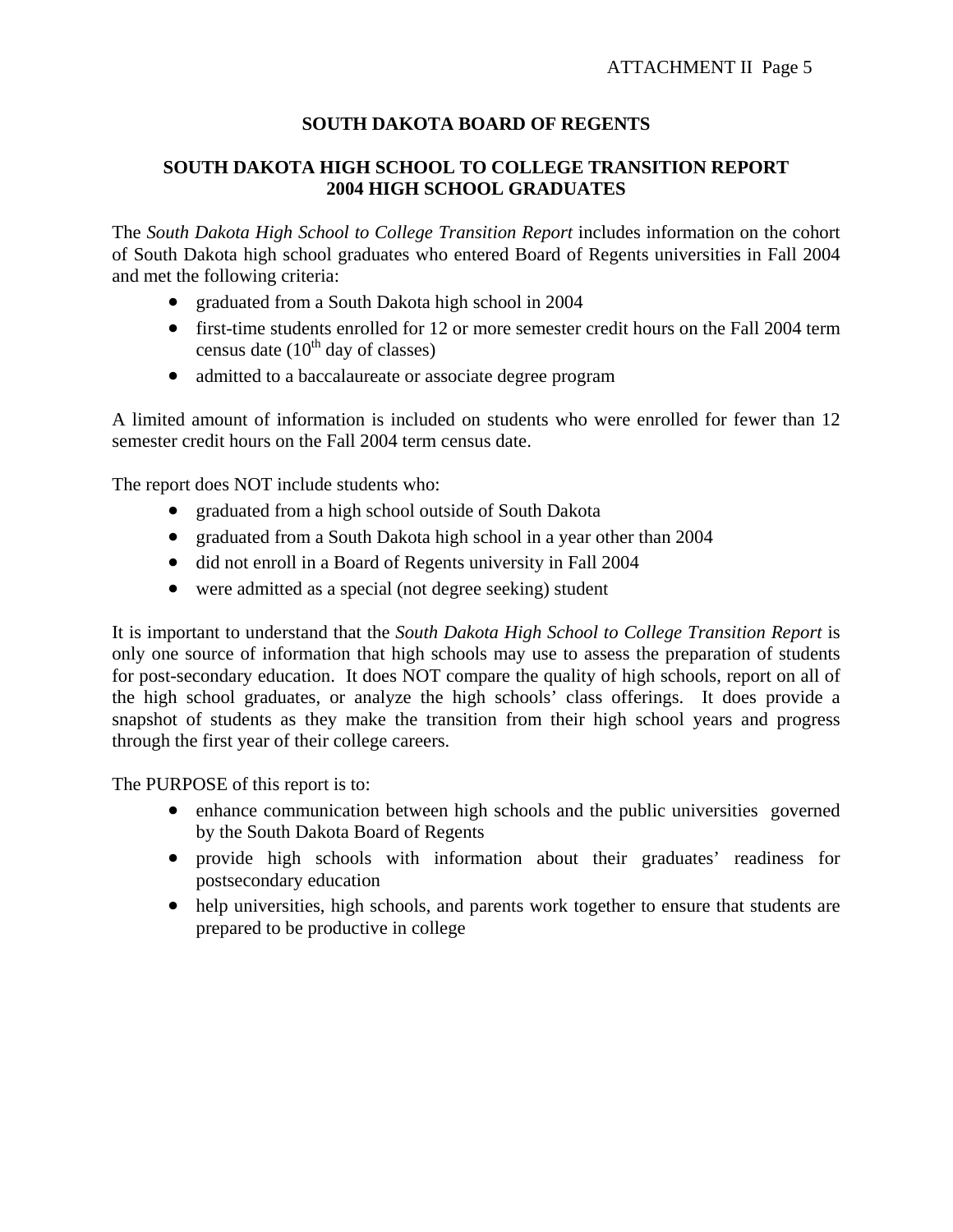The report includes the following categories and tables posted on the South Dakota Board of Regents website (http://www.sdbor.edu/publications/). Definitions of the Table Elements are also posted at that same web site.

1) Summary of High School Student Profiles: 2004 South Dakota High School Graduates Entering Regental Institutions Fall 2004 as First-Time, Full-Time (Enrolled for 12 or More Hours) Degree-Seeking Freshmen

The Summary of High School Student Profiles provides the following information by South Dakota high school:

- o number of students entering Regental universities
- o number of students with ACT scores and average score
- o number and percentage of students identified as meeting Regents Scholar requirements by the South Dakota Department of Education
- o number and percentage of students receiving the South Dakota Opportunity Scholarship
- 2) Summary of High School Graduates First Year Performance in College: 2004 South Dakota High School Graduates Entering Regental Institutions Fall 2004 as First-Time, Full-Time (Enrolled for 12 or More Hours) Degree-Seeking Freshmen

The Summary of High School Graduates First Year Performance in College provides the following information by South Dakota high school:

- o number of students entering Regental universities
- o number and percentage of students with placement scores at the remedial education level
- o number and percentage of students enrolled in remedial and general education courses
- o average university Grade Point Average (GPA)
- o number and average ACT composite score
- o number of students attempting and number of students earning more than 31 credit hours during their first year in college
- 3) Institution Summary Full-Time: South Dakota High School Graduates Entering Regental Institutions Fall 2004 and Enrolled for 12 or More Hours:
	- o Degree Level at Admission
	- o Remedial Placement and Enrollment
	- o Comparison of Remedial and Degree Credit Placement
	- o Credit Awarded for College Board Advanced Placement Examinations
- 4) Institution Summary Part-Time: South Dakota High School Graduates Entering Regental Institutions Fall 2004 and Enrolled for Less than 12 Hours:
	- o Degree Level at Admission
	- o Remedial Placement and Enrollment
	- o Comparison of Remedial and Degree Credit Placement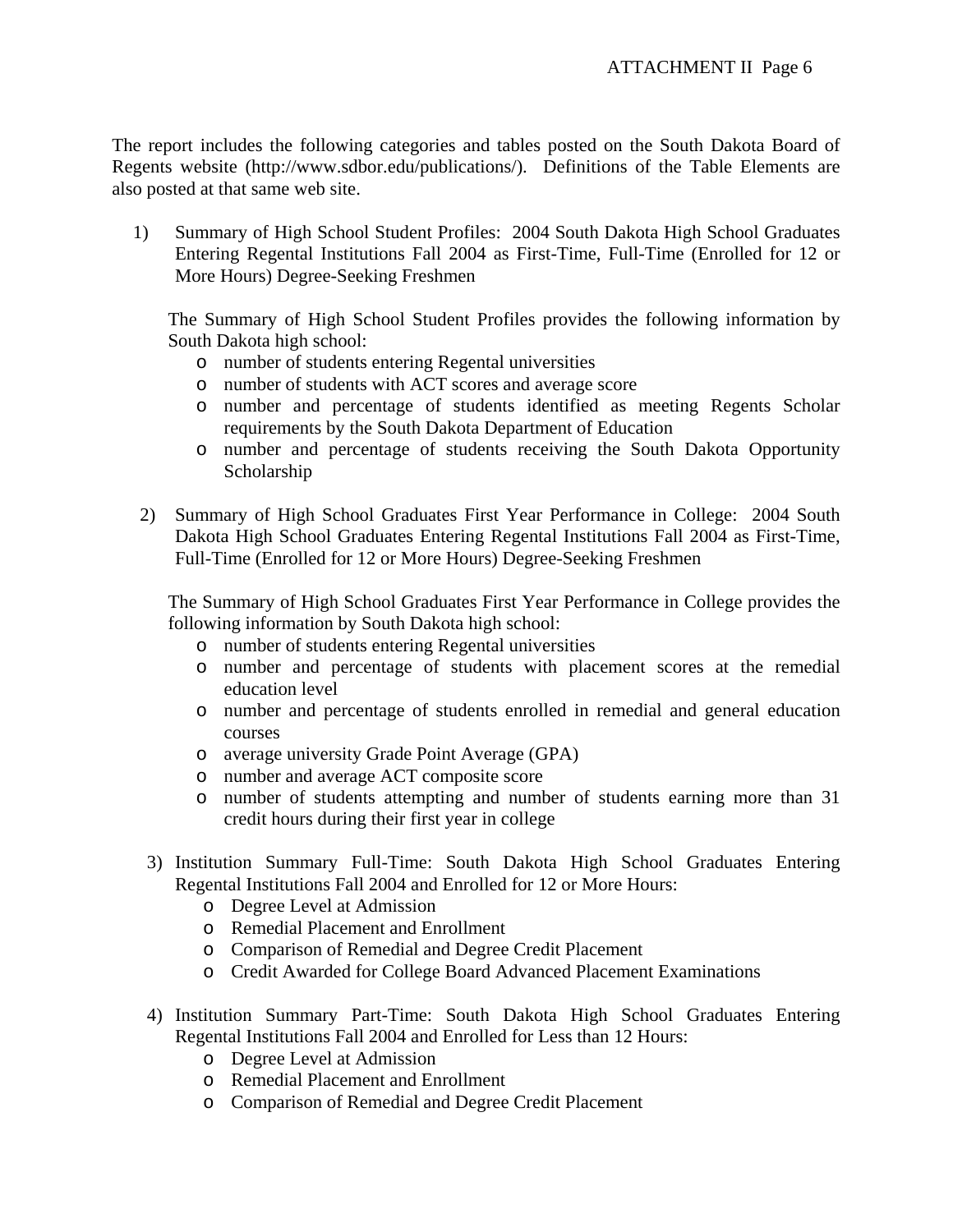- o Credit Awarded for College Board Advanced Placement Examinations
- 5) Rank of South Dakota High Schools by Average University GPA of Graduates Entering Regental Institutions Fall 2004 and Enrolled for 12 or More Hours

The reports to individual high schools are not posted on the web site but are instead mailed in hard copy to each district school board president. Each individual district report:

- o identifies the Regental institutions in which their students enrolled
- o includes the graduates' first year performance in college
- o compares college performance to the average ACT composite score
- o indicates placement in Mathematics and English

South Dakota public universities will continue to collaborate with our high schools to improve the readiness of high school graduates for postsecondary education. This partnership will strive to:

- o decrease the number of students underprepared for postsecondary learning
- o increase the number of students who are prepared to take full advantage of the academic opportunities offered by universities
- o offer students the greatest access possible to advanced placement opportunities while they are in high school
- o prepare students for jobs that require higher levels of quantitative skills and refined verbal skills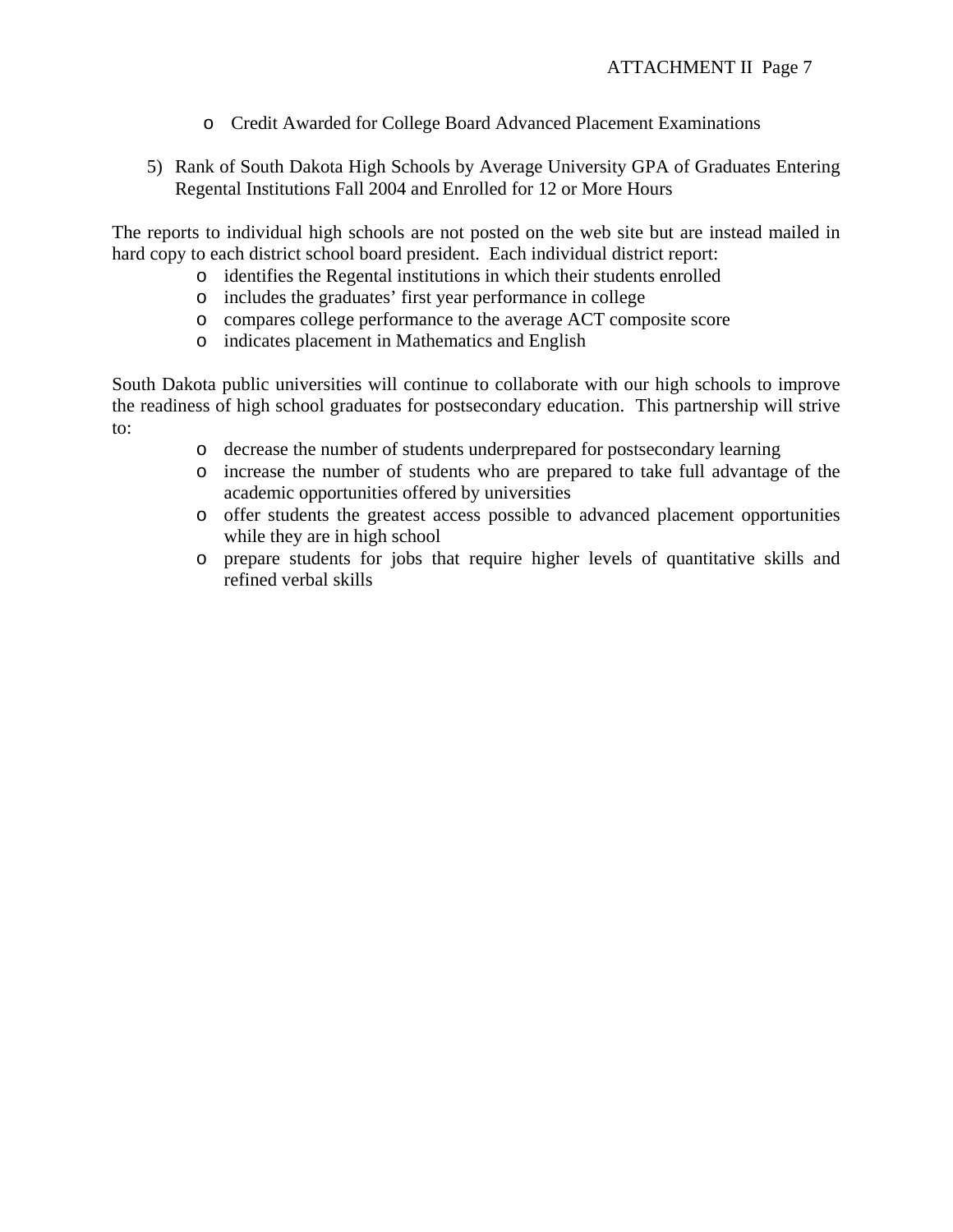### **ADMISSIONS**

The Summary of High School Student Profiles for 2004 indicates that a cohort of 2,796 South Dakota high school graduates entered Regental institutions on a **full-time** basis. Of this cohort, 95.8% were admitted to baccalaureate degree programs and 4.2% were admitted to associate degree programs (Graph #1). These 2,796 students represent 28.1% of the 9,940 South Dakota high school graduates in 2004 (*2003-2004 Education in South Dakota,* DOE).

#### **GRAPH #1 ADMISSIONS CLASSIFICATIONS HIGH SCHOOL GRADUATES ENTERING REGENTAL INSTITUTIONS FALL 2004**



### **ADMISSIONS BY INSTITUTION HIGH SCHOOL GRADUATES ENTERING REGENTAL INSTITUTIONS AS FULL TIME STUDENTS FALL 2004**

| Degree              | <b>BHSU</b> |        | <b>DSU</b> |        | <b>NSU</b> |        | <b>SDSMT</b> |        | <b>SDSU</b>     |             | <b>USD</b> |      | System    |        |
|---------------------|-------------|--------|------------|--------|------------|--------|--------------|--------|-----------------|-------------|------------|------|-----------|--------|
| Type                | Stu<br>No   | Pcnt   | Stu<br>No  | Pcnt   | Stu<br>No  | Pcnt   | Stu<br>No    | Pcnt   | Stu<br>No       | Pcnt        | Stu No     | Pcnt | Stu<br>No | Pcnt   |
| Admitted<br>to BAC  | 294         | 98.65% | 161.       | 92.52% | 183        | 76.56% | 185          | 95.36% |                 | 1253 97.43% | 605        | 100% | 2.681     | 95.88% |
| Admitted<br>to ASSO | 4           | 1.34%  | 13         | 7.47%  | 56         | 23.43% | 8            | 4.63%  | 33 <sub>l</sub> | 2.56%       |            |      | 115       | 4.11%  |
| Total<br>Cohort     | 298         | 100%   | 174        | 100%   | 239        | 100%   | 194          | 100%   | 1286            | 100%        | 605        | 100% | 2.796     | 100%   |

Note: All entering students in the USD associate programs in Nursing and Dental Hygiene had high school graduation years prior to 2004.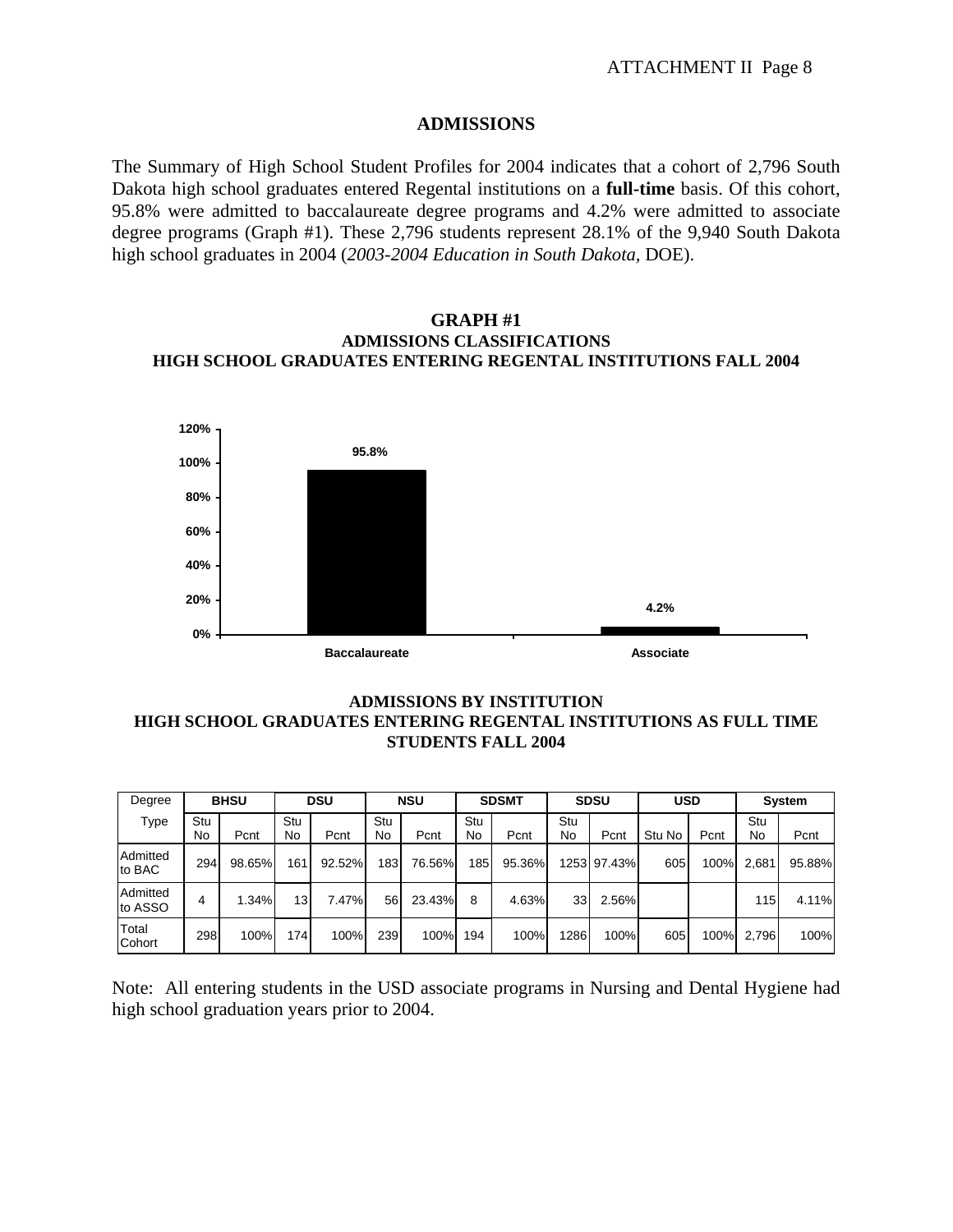## **ACT COMPARISON**

The average ACT Composite score for the 2,788 South Dakota high school graduates entering Regental institutions who took the ACT was 22.5. The average ACT composite score for the 2,673 (95.9%) admitted to baccalaureate degree programs was 22.7, and for the 114 (4.1%) admitted to associate degree programs it was 17.9.

According to ACT's website (http://www.act.org/news/data/04/charts/index.html), the average ACT composite score for all South Dakota students in the 2004 graduating class was 21.5 and the national average was 20.9. The South Dakota average includes students who did not attend a Board of Regents university in Fall 2004 (Graph #2).



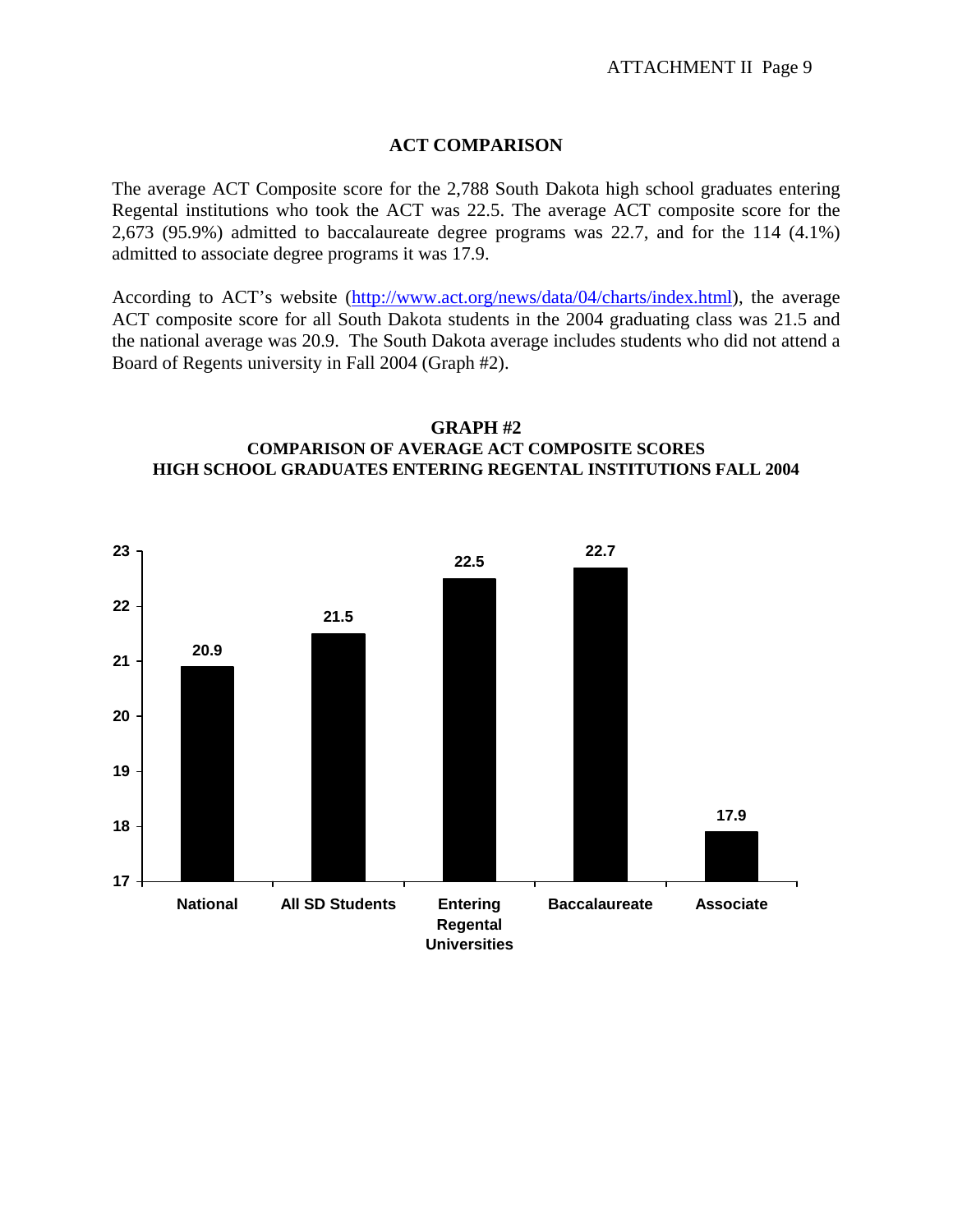## **REGENTS SCHOLARS AND SOUTH DAKOTA OPPORTUNITY SCHOLARSHIP RECIPIENTS**

South Dakota high school graduates who complete high school coursework and meet academic performance requirements specified by the Board of Regents are eligible to be recognized as Regents Scholars and receive Regents Scholars Diplomas. High school administrators nominate students to the Department of Education. High school graduates designated as Regents Scholars automatically are admitted to all six Regental universities. In Fall 2004, 874 (31.3%) of the 2,796 South Dakota high school graduates entering South Dakota public universities met the academic performance requirements necessary for Regents Scholars recognition.

The South Dakota Opportunity Scholarship is a program that awards a \$5,000 scholarship over four years to qualifying high school graduates, beginning with the class of 2004, who complete the Regents Scholar curriculum and maintain certain academic standards. Eligibility is based on an application submitted to the South Dakota postsecondary institution by the students, along with an official high school transcript and verification of a minimum ACT score of 24 (or a SAT score where the sum of the verbal and mathematics score is at least 1070). In Fall 2004, 655 (23.4%) of the 2,796 South Dakota high school graduates entering South Dakota public universities met the academic performance requirements necessary to receive the South Dakota Opportunity Scholarship.

There were 163 high schools with graduates entering Regental universities in Fall 2004. Of those 163 high schools, 39 (24%) had at least half of their students designated as Regents Scholars and 13 (8%) as South Dakota Opportunity Scholarship Recipients. (Graph #3) There were 40 high schools (24.5%) with none of their graduates enrolled as Regents Scholars and 38 (23%) with none as South Dakota Opportunity Scholarship Recipients.

## **GRAPH #3 NUMBER OF HIGH SCHOOLS WITH GRADUATES ENROLLED AS REGENTS SCHOLARS HIGH SCHOOL GRADUATES ENTERING REGENTAL INSTITUTIONS FALL 2004**



**% Graduates Enrolled as Regents Scholars % Graduates Enrolled as SDOS Recipients**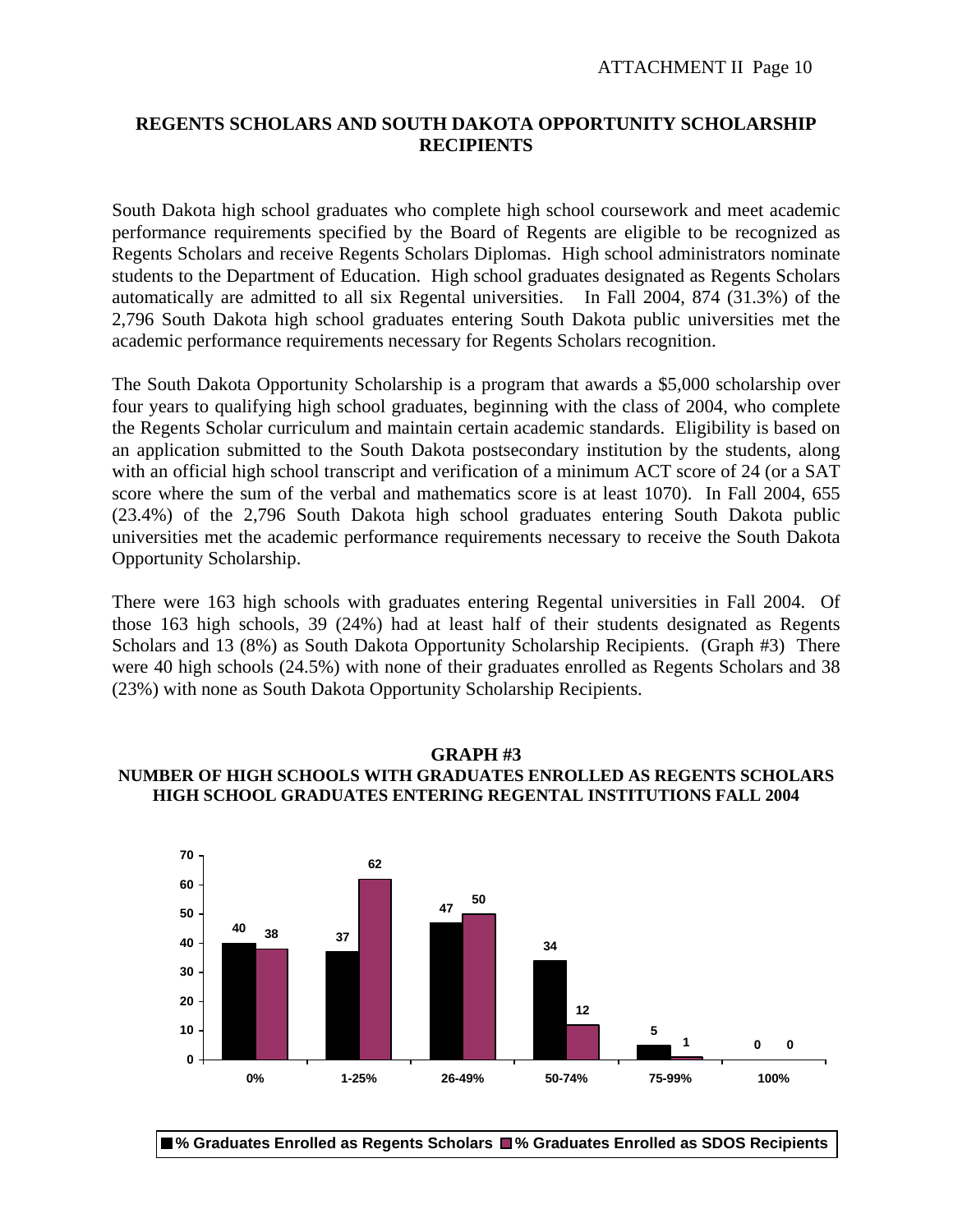### **PLACEMENT, COURSE ENROLLMENT AND GPA**

Comparison of placement and enrollment in general education and remedial courses and of university grade point averages (GPA) includes only those 2,757 full-time students who completed at least one semester during the academic year 2004-05. Placement and average GPA for those students were as follows: 362 students had placement scores indicating a need for remedial English, 740 students needed remedial mathematics, and 230 students needed both areas. The unduplicated number of students with placement scores indicating a need for remediation was 872 (31.6%). (Graph #4) The average university GPA for students whose placement scores indicated a need for remediation in English was 2.1. The average university GPA for students whose placement scores indicated a need for remediation in mathematics was 2.27.





Enrollment and average university GPA for students who completed at least one semester was as follows: 1,881 (68.2%) enrolled in general education courses (Graph #5) and achieved an average university GPA of 2.97; 380 enrolled in remedial English and 739 in remedial mathematics with 243 enrolled in both. The unduplicated enrollment in remedial courses was 876 (31.8%) with an average university GPA of 2.25.

#### **GRAPH #5 GENERAL EDUCATION AND REMEDIAL ENROLLMENT HIGH SCHOOL GRADUATES ENTERING REGENTAL INSTITUTIONS FALL 2004**

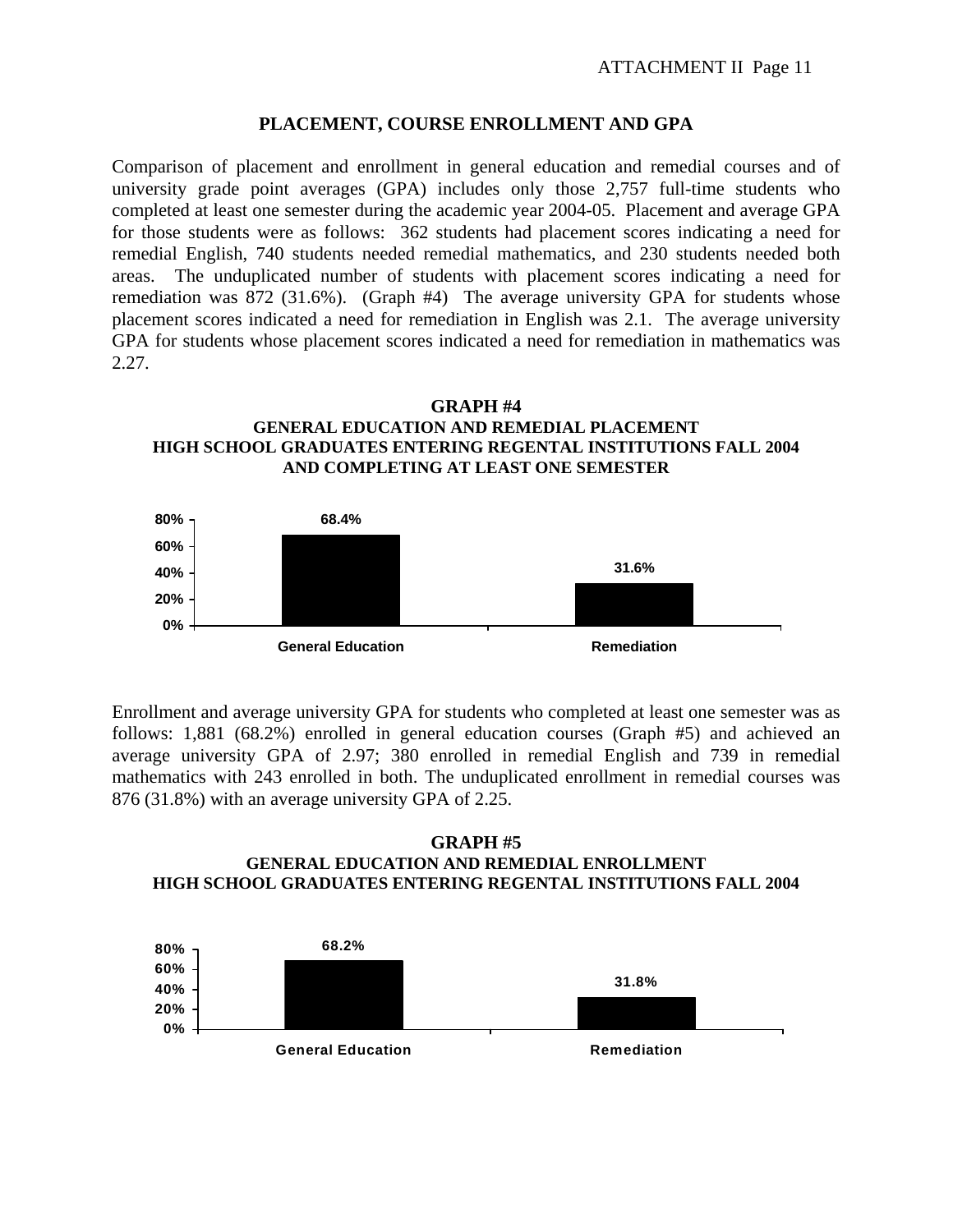In addition to a lower university grade point average, South Dakota high school graduates enrolled in remedial courses also had a lower average ACT Composite score. Differences in average ACT Composite score and GPA were not affected by the level of degree program. Associate degree-seeking students enrolled in general education courses had a higher average ACT Composite score and a higher average university GPA than baccalaureate degree-seeking students enrolled in remedial courses (Graphs #6 & #7).

## **GRAPH #6 GENERAL EDUCATION AND REMEDIAL ENROLLMENT AVERAGE ACT COMPOSITE SCORE BY DEGREE LEVEL HIGH SCHOOL GRADUATES ENTERING REGENTAL INSTITUTIONS FALL 2004**





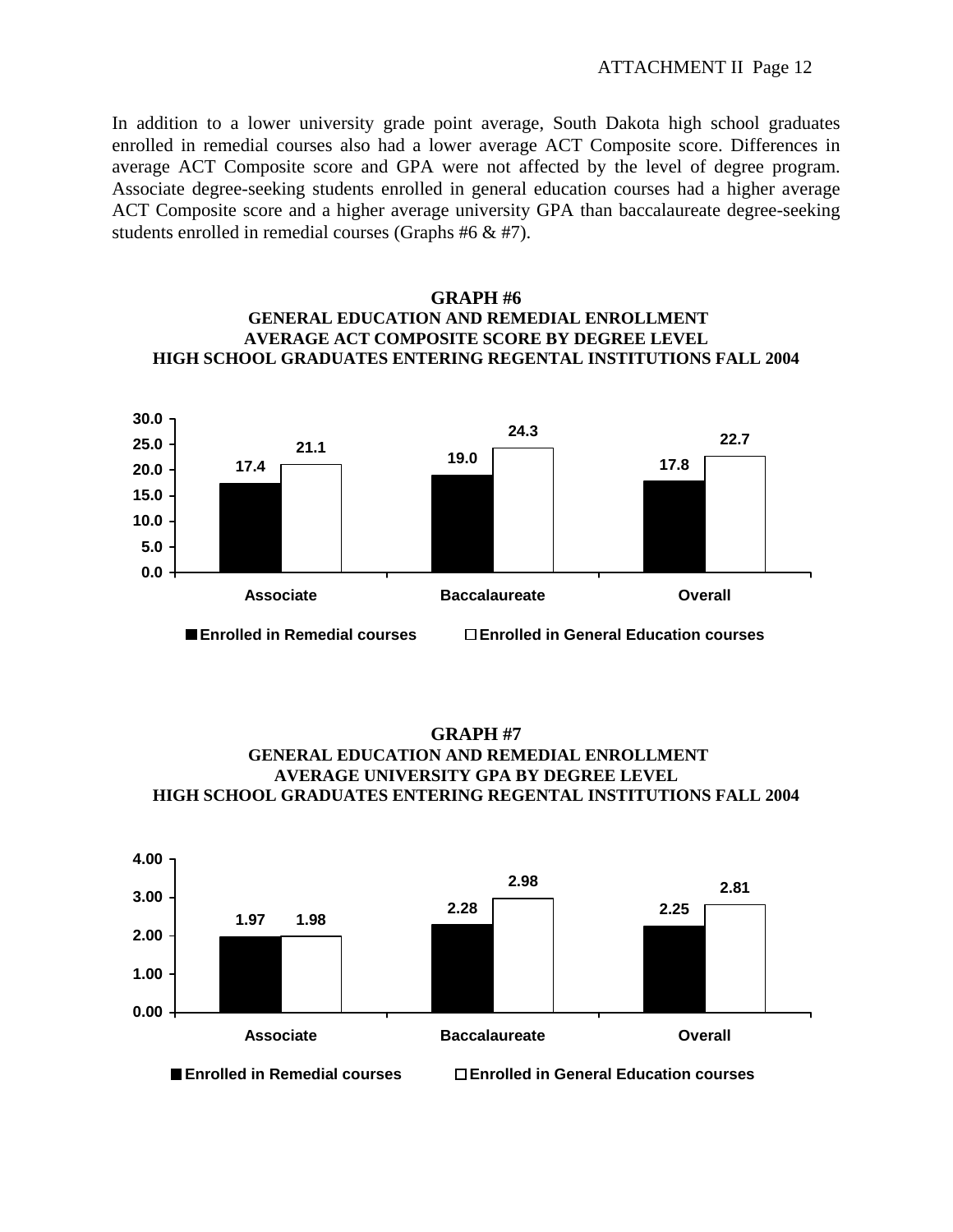### **FIRST YEAR PROGRESS TOWARD GRADUATION**

In order to be classified as full-time for financial aid purposes, students must enroll for at least 12 credit hours per semester. However, in order to make progress toward university graduation, students must earn at least 32 credit hours per year and meet academic performance standards. Of the 2,757 SD high school graduates who enrolled Fall 2004 and completed at least one term, only 772 (28%) attempted to take more than 31 credit hours during their fall and spring term; only 725 (26%) actually earned more than 31 credit hours. (Graph # 8) This is an approximate 4% increase in back credits attempted and earned over 2003.

#### **GRAPH #8 FIRST YEAR PROGRESS TOWARD GRADUATION HIGH SCHOOL GRADUATES ENTERING REGENTAL INSTITUTIONS FALL 2004**

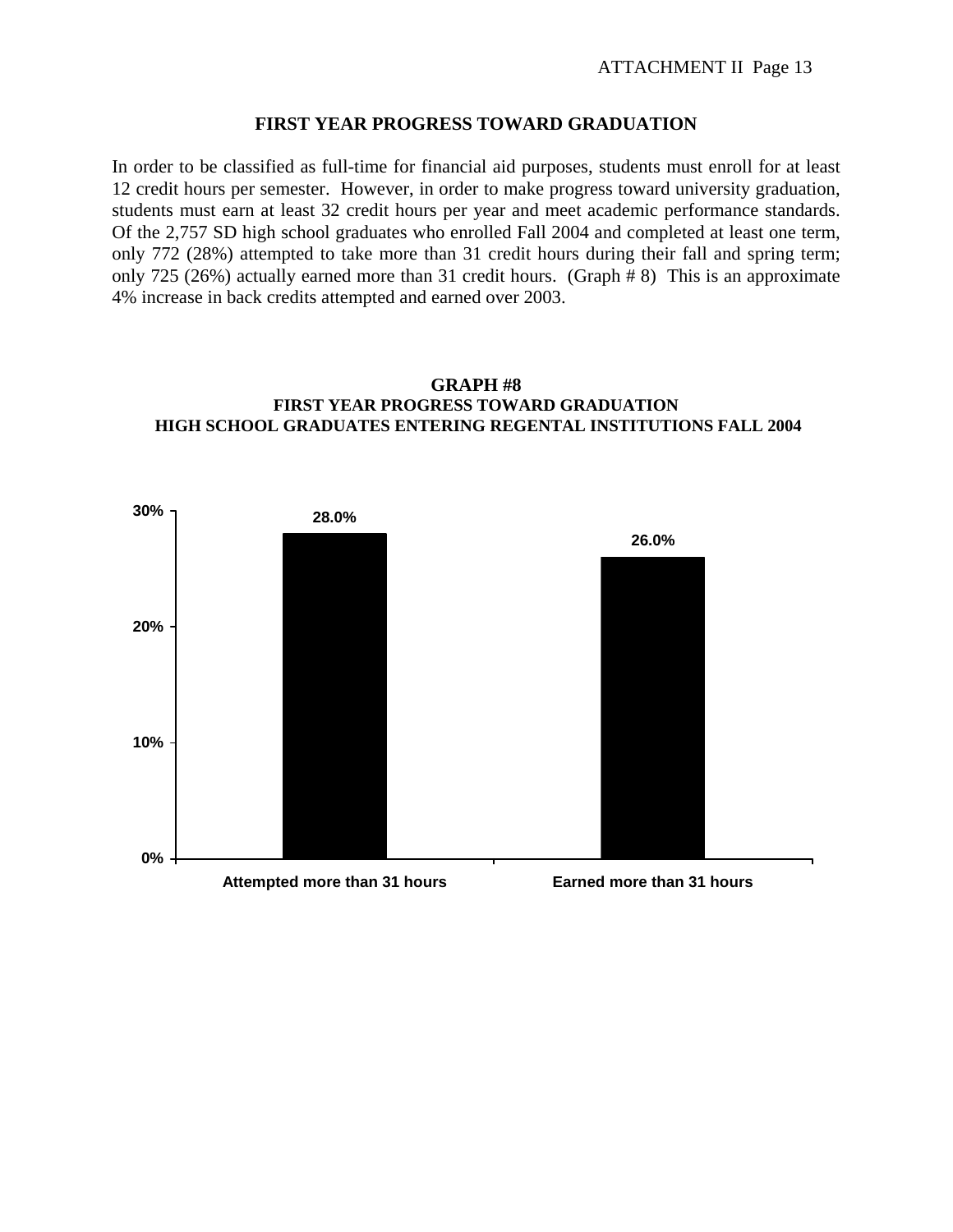#### FIVE YEAR TRENDS

Comparison of data from South Dakota high school graduates entering Board of Regents universities over a five-year period, between 2000 and 2004, reveals some change. The number of South Dakota high school graduates entering South Dakota public universities steadily increased from 2000-2003 but showed a slight decline in 2004. The percentage of students receiving credit for College Board Advanced Placement (CBAP) has increased from 5.7% in 2000 to 7.9% in 2004. The percentage of students enrolling in remedial courses (unduplicated) also slightly increased from 33.9% in 2000 to 34.2% in 2003 but dropped slightly to 31.8% in 2004.

#### **SOUTH DAKOTA HIGH SCHOOL GRADUATES ENTERING REGENTAL INSTITUTIONS 2000, 2001, 2002, 2003 & 2004**

|                                                                                   | 2000  | 2001  | 2002  | 2003  | 2004  |
|-----------------------------------------------------------------------------------|-------|-------|-------|-------|-------|
| <b>Entering Cohort</b>                                                            | 2,665 | 2,660 | 2,722 | 2,884 | 2,796 |
| % of SD Graduating Class from All High<br>Schools Entering Regental Universities* | 26.5% | 27.9% | 27.9% | 30.2% | 28.1% |
| Average ACT composite score                                                       | 22.1  | 22.0  | 22.2  | 22.2  | 22.5  |
| Percentage awarded credit for CBAP                                                | 5.7%  | 5.1%  | 6.5%  | 7.3%  | 7.9%  |
| Percentage of unduplicated remedial<br>enrollments in English and Math courses    | 33.9% | 33.8% | 34.2% | 34.2% | 31.8% |
| Percentage enrolled in general education<br><b>English and Math courses</b>       | 66.1% | 66.2% | 65.8% | 65.8% | 68.2% |
| Average GPA of those in remedial courses                                          | 2.32  | 2.25  | 2.29  | 2.23  | 2.25  |
| Average GPA of those in general education<br>courses                              | 2.91  | 2.99  | 2.95  | 2.92  | 2.97  |
| Average GPA of all students at end of year                                        | 2.74  | 2.78  | 2.76  | 2.73  | 2.79  |

\*Based on graduating class figures provided by SD Department of Education.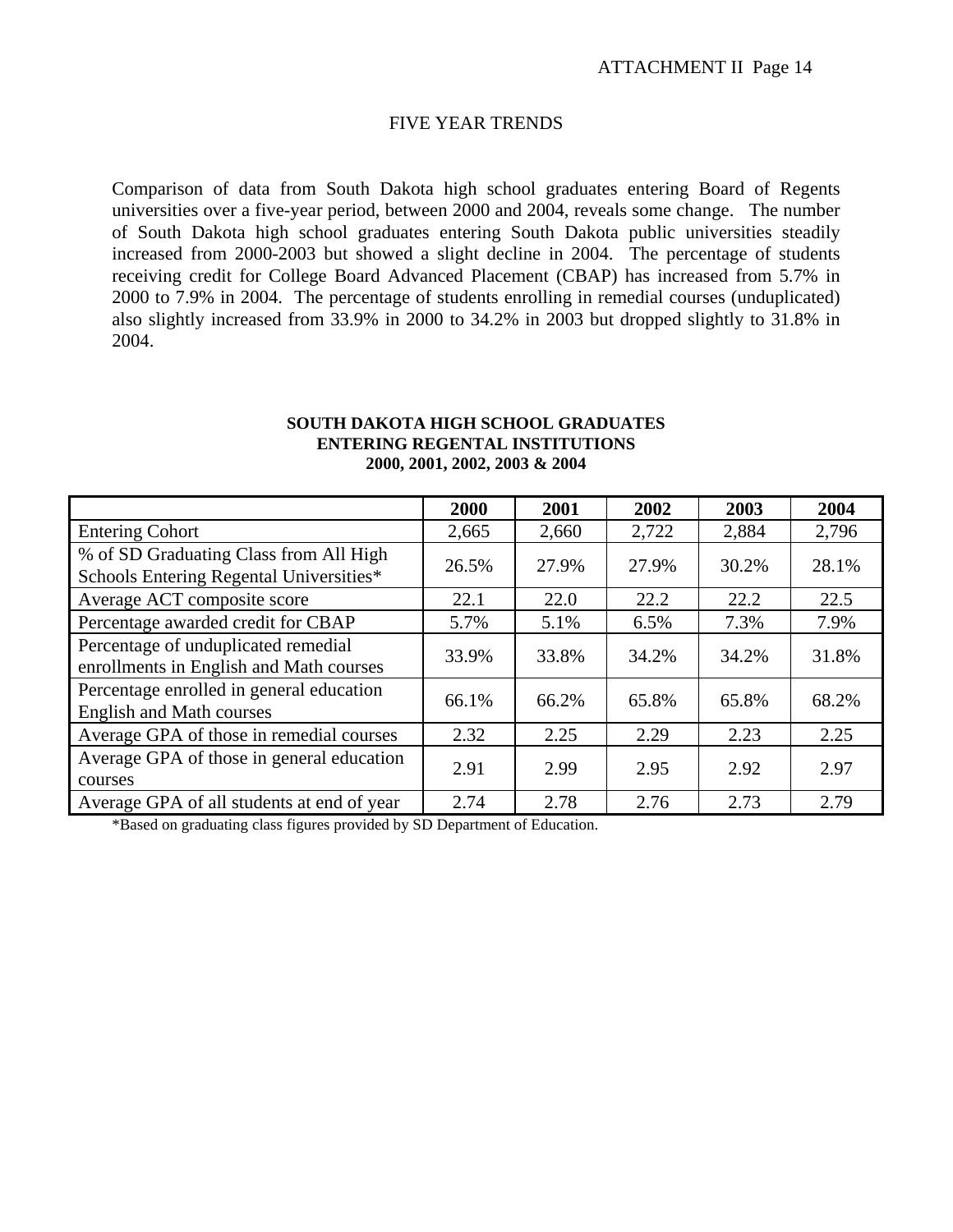### **FIVE YEAR TRENDS**

Of 163 high schools with Class of 2004 graduates entering Regental universities, 14 (9%) had no students required to enroll in remedial courses (Graph #9). There were a total of 16 high schools that had less than 10% of their students receiving some remedial education.

## **GRAPH #9 NUMBER OF HIGH SCHOOLS WITH GRADUATES ENROLLED IN REMEDIAL COURSES FIVE-YEAR TREND 2000-2004**

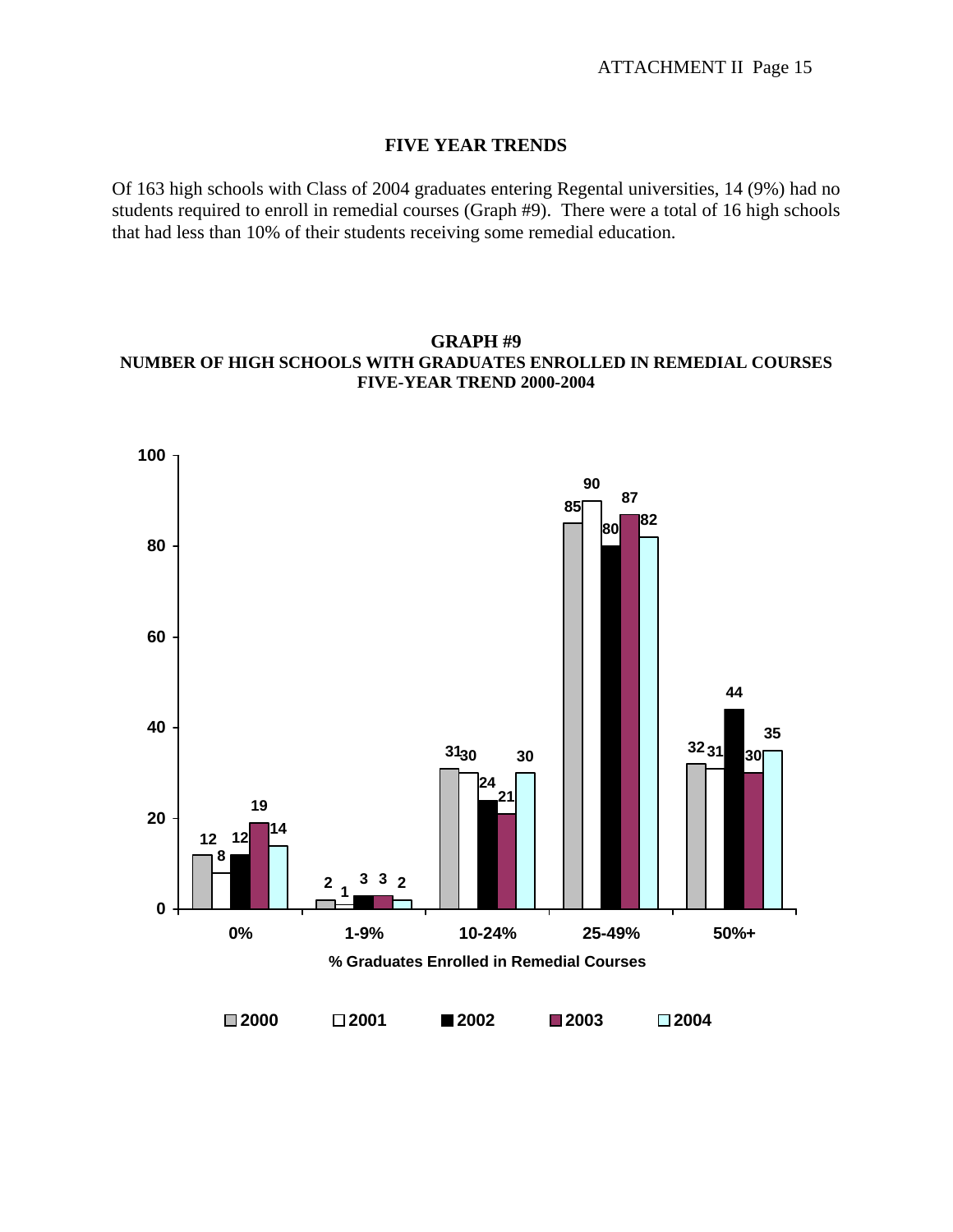## **FIVE YEAR TRENDS**

Over the past four years, the percentage of the high schools with no students enrolled in remedial courses has remained below 10 percent (Graph #10).

### **GRAPH #10 COMPARISON OF PERCENTAGE OF HIGH SCHOOLS WITH NO STUDENTS ENROLLED IN REMEDIAL EDUCATION FIVE-YEAR TREND: 2000-2004**

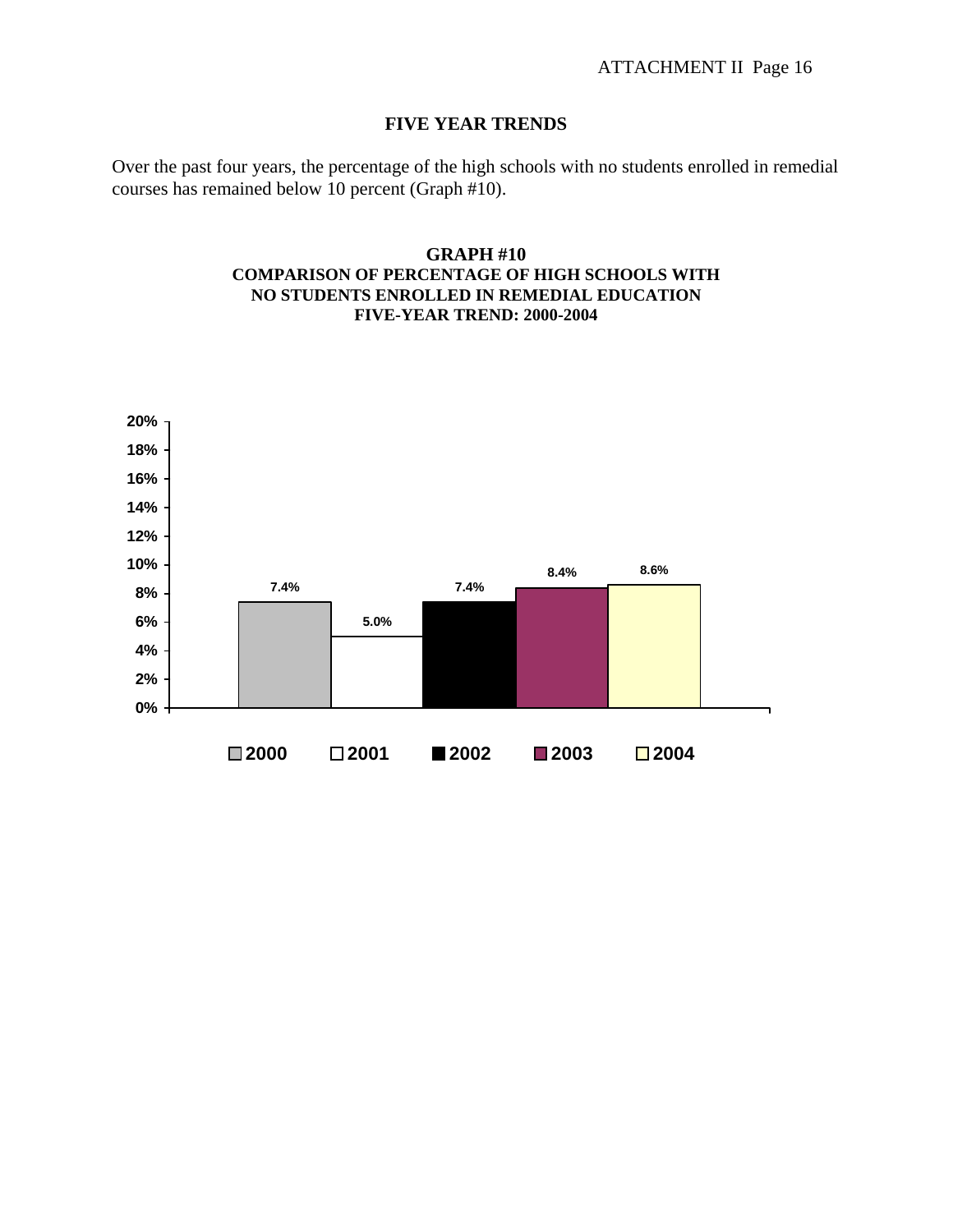### **PLACEMENT BY REGENTAL INSTITUTIONS**

Entering students are required to sit for placement exams in English and mathematics to determine their readiness for engaging in general education coursework. Unduplicated remedial *placement* results for first time full-time students by institution for Fall 2004 are shown in Graph #11.

#### **GRAPH #11 COMPARISON OF UNDUPLICATED REMEDIAL PLACEMENTS BY INSTITUTION HIGH SCHOOL GRADUATES ENTERING REGENTAL INSTITUTIONS FALL 2004**



All universities award Advanced Placement credit and all six universities enrolled 2004 high school graduates who received such credit. (Graph #12)



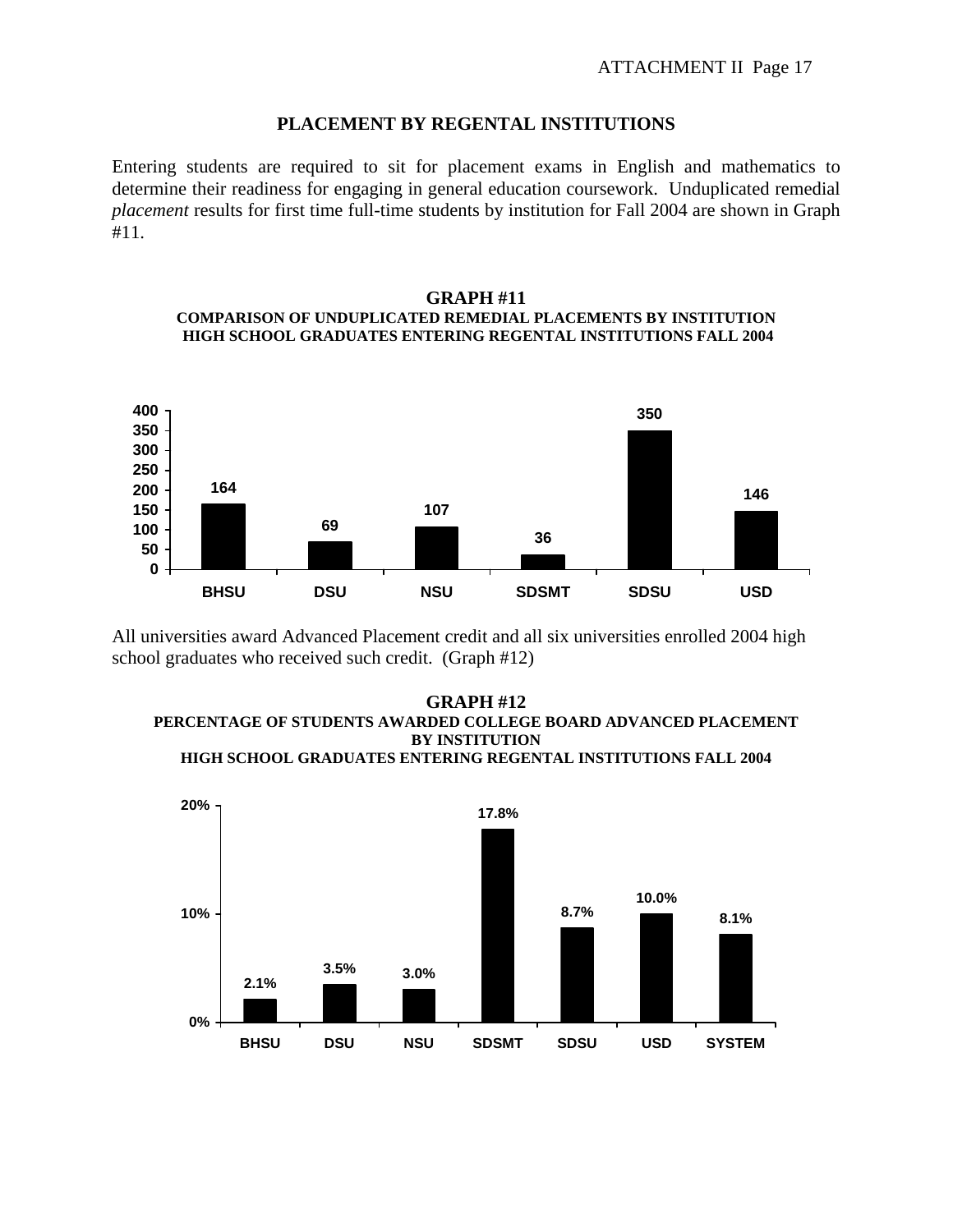### **ENROLLMENT BY REGENTAL INSTITUTIONS**

Remedial *enrollment* by university is presented in Graph #13 and compared to general education enrollments in Graph #14.



**GRAPH #13 COMPARISON OF UNDUPLICATED REMEDIAL ENROLLMENTS BY INSTITUTION HIGH SCHOOL GRADUATES ENTERING REGENTAL INSTITUTIONS FALL 2004** 

**GRAPH #14 COMPARISON OF REMEDIAL AND GENERAL EDUCATION ENROLLMENTS BY INSTITUTION 2003 HIGH SCHOOL GRADUATES ENTERING REGENTAL INSTITUTIONS FALL 2004** 

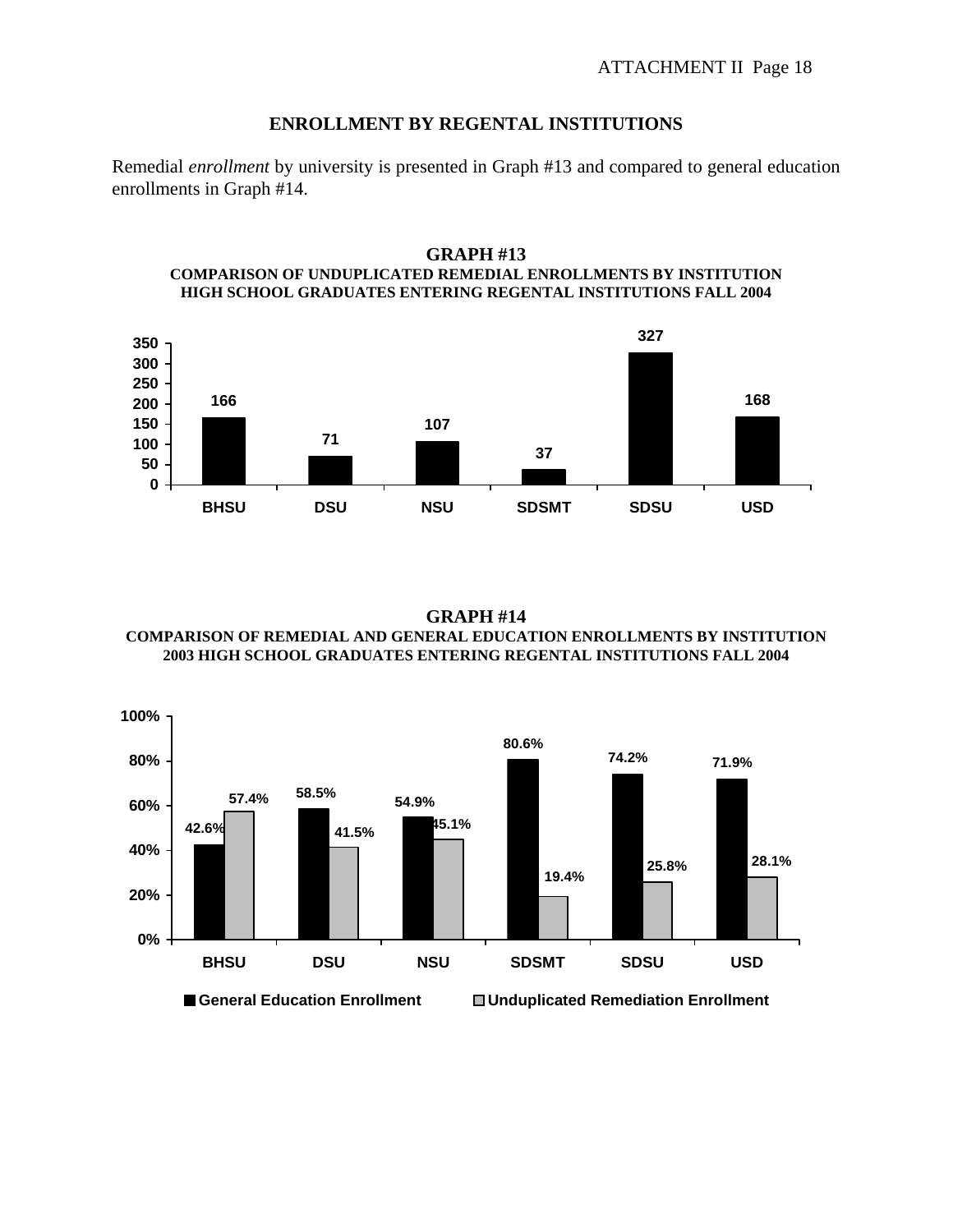#### **PART-TIME STUDENT ADMISSIONS**

A total of 165 South Dakota high school graduates entered Regental institutions on a part-time basis in Fall 2004. These students represented approximately 6% of all South Dakota high school graduates entering Regental institutions in Fall 2004. (Graph #15). Of these 165 students, 92% were admitted into baccalaureate degree programs and 8% were admitted into associate degree programs. (Graph #16)

#### **GRAPH #15 PERCENTAGE ENROLLED FULL- AND PART-TIME HIGH SCHOOL GRADUATES ENTERING REGENTAL INSTITUTIONS FALL 2004**